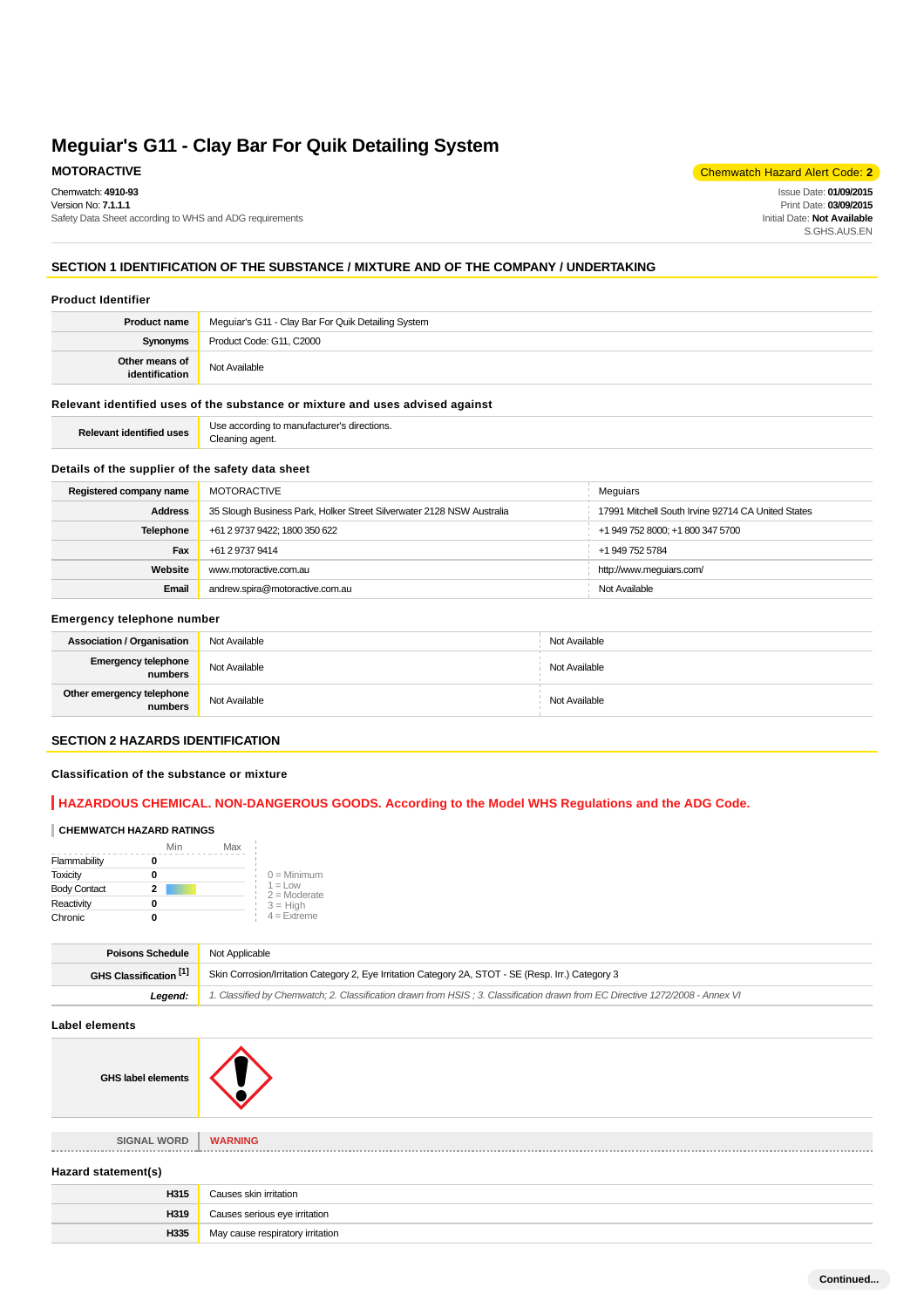# **Supplementary statement(s)**

Not Applicable

# **CLP classification (additional)**

Not Applicable

# **Precautionary statement(s) Prevention**

| P <sub>271</sub> | Use only outdoors or in a well-ventilated area.                            |
|------------------|----------------------------------------------------------------------------|
| P <sub>261</sub> | Avoid breathing dust/fume/gas/mist/vapours/spray.                          |
| P <sub>280</sub> | Wear protective gloves/protective clothing/eye protection/face protection. |

# **Precautionary statement(s) Response**

| P362           | Take off contaminated clothing.                                                                                                  |
|----------------|----------------------------------------------------------------------------------------------------------------------------------|
| P305+P351+P338 | IF IN EYES: Rinse cautiously with water for several minutes. Remove contact lenses, if present and easy to do. Continue rinsing. |
| P312           | Call a POISON CENTER/doctor/physician/first aider/if you feel unwell.                                                            |
| P337+P313      | If eye irritation persists: Get medical advice/attention.                                                                        |
| P302+P352      | IF ON SKIN: Wash with plenty of water and soap                                                                                   |
| P304+P340      | IF INHALED: Remove person to fresh air and keep comfortable for breathing.                                                       |
| P332+P313      | If skin irritation occurs: Get medical advice/attention.                                                                         |

#### **Precautionary statement(s) Storage**

| P405      | Store locked un                                                  |
|-----------|------------------------------------------------------------------|
| P403+P233 | Store in a well-ventilated place. Keep container tightly closed. |

# **Precautionary statement(s) Disposal**

**P501** Dispose of contents/container to authorised chemical landfill or if organic to high temperature incineration

# **SECTION 3 COMPOSITION / INFORMATION ON INGREDIENTS**

#### **Substances**

See section below for composition of Mixtures

## **Mixtures**

| <b>CAS No</b> | %[weight] | Name                  |
|---------------|-----------|-----------------------|
| 1317-65-3     | 20-30     | limestone             |
| 13463-67-7    | $1 - 10$  | titanium dioxide      |
| 1309-48-4     | $1 - 10$  | magnesium oxide       |
| 471-34-1      | $1 - 10$  | calcium carbonate     |
| 1332-58-7     | $1 - 10$  | kaolin                |
| 637-12-7      | $1 - 10$  | aluminium tristearate |

# **SECTION 4 FIRST AID MEASURES**

# **Description of first aid measures**

| <b>Eye Contact</b>  | If this product comes in contact with the eyes:<br>• Wash out immediately with fresh running water.<br>Ensure complete irrigation of the eye by keeping eyelids apart and away from eye and moving the eyelids by occasionally lifting the upper and lower lids.<br>► Seek medical attention without delay; if pain persists or recurs seek medical attention.<br>► Removal of contact lenses after an eye injury should only be undertaken by skilled personnel.                                               |
|---------------------|-----------------------------------------------------------------------------------------------------------------------------------------------------------------------------------------------------------------------------------------------------------------------------------------------------------------------------------------------------------------------------------------------------------------------------------------------------------------------------------------------------------------|
| <b>Skin Contact</b> | If skin contact occurs:<br>Inmediately remove all contaminated clothing, including footwear.<br>Flush skin and hair with running water (and soap if available).<br>$\blacktriangleright$ Seek medical attention in event of irritation.                                                                                                                                                                                                                                                                         |
| Inhalation          | If fumes or combustion products are inhaled remove from contaminated area.<br>Lay patient down. Keep warm and rested.<br>▶ Prostheses such as false teeth, which may block airway, should be removed, where possible, prior to initiating first aid procedures.<br>Apply artificial respiration if not breathing, preferably with a demand valve resuscitator, bag-valve mask device, or pocket mask as trained. Perform CPR if<br>necessary.<br>F Transport to hospital, or doctor, without delay.             |
| Ingestion           | If swallowed do <b>NOT</b> induce vomiting.<br>If vomiting occurs, lean patient forward or place on left side (head-down position, if possible) to maintain open airway and prevent aspiration.<br>$\triangleright$ Observe the patient carefully.<br>► Never give liquid to a person showing signs of being sleepy or with reduced awareness; i.e. becoming unconscious.<br>► Give water to rinse out mouth, then provide liquid slowly and as much as casualty can comfortably drink.<br>Seek medical advice. |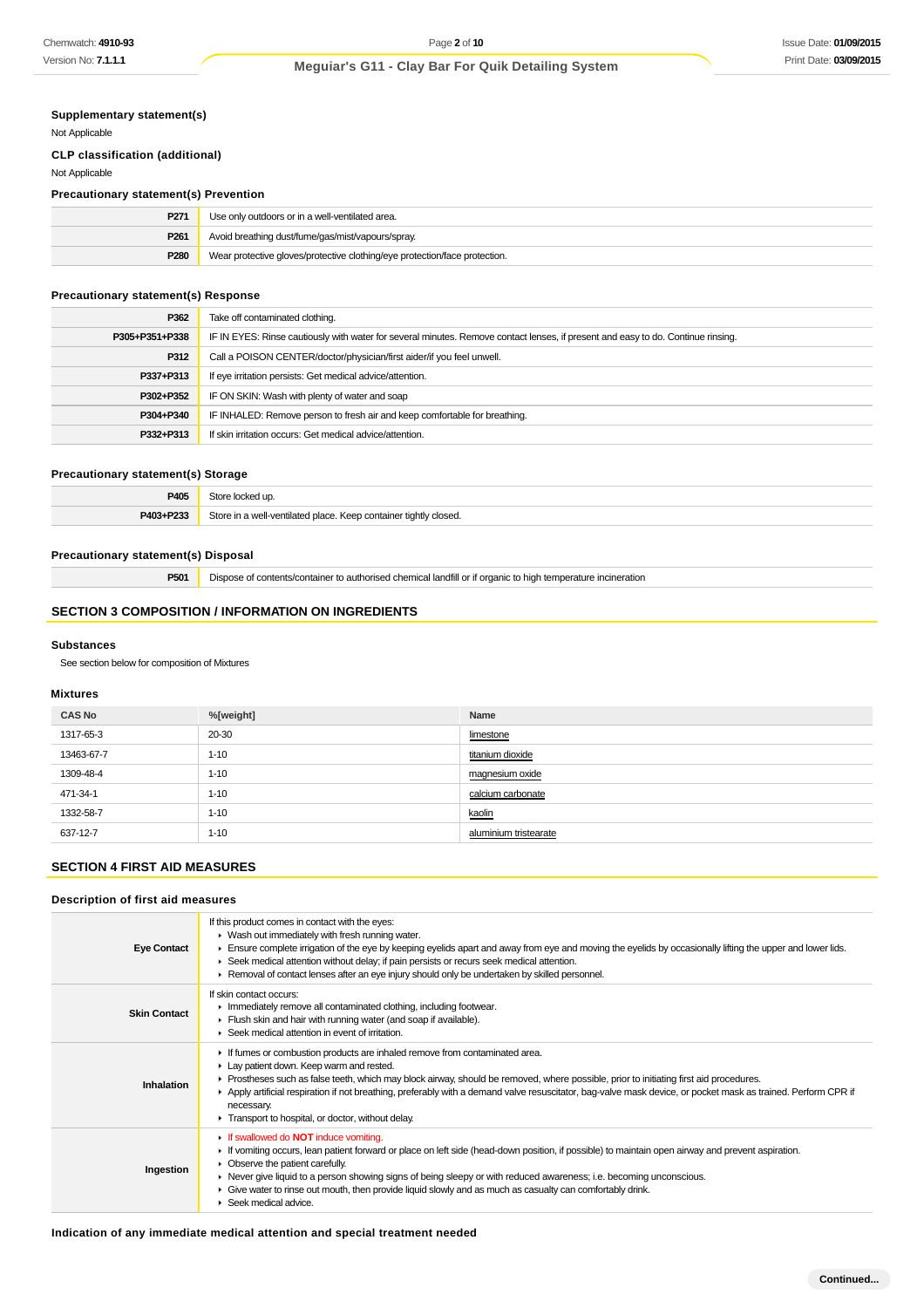Treat symptomatically.

# **SECTION 5 FIREFIGHTING MEASURES**

# **Extinguishing media**

| There is no restriction on the type of extinguisher which may be used.<br>• Use extinguishing media suitable for surrounding area. |
|------------------------------------------------------------------------------------------------------------------------------------|
|                                                                                                                                    |

# **Special hazards arising from the substrate or mixture**

# **Fire Incompatibility** None known.

|  |  | <b>Advice for firefighters</b> |
|--|--|--------------------------------|
|--|--|--------------------------------|

| <b>AUVICE TOF INCHANGES</b>  |                                                                                                                                                                                                                                                                                                                                                                                                                                                                                                                                                                                |  |
|------------------------------|--------------------------------------------------------------------------------------------------------------------------------------------------------------------------------------------------------------------------------------------------------------------------------------------------------------------------------------------------------------------------------------------------------------------------------------------------------------------------------------------------------------------------------------------------------------------------------|--|
| <b>Fire Fighting</b>         | Alert Fire Brigade and tell them location and nature of hazard.<br>$\blacktriangleright$ Wear breathing apparatus plus protective gloves in the event of a fire.<br>Prevent, by any means available, spillage from entering drains or water courses.<br>• Use fire fighting procedures suitable for surrounding area.<br>► DO NOT approach containers suspected to be hot.<br>• Cool fire exposed containers with water spray from a protected location.<br>If safe to do so, remove containers from path of fire.<br>Equipment should be thoroughly decontaminated after use. |  |
| <b>Fire/Explosion Hazard</b> | $\triangleright$ Non combustible.<br>• Not considered a significant fire risk, however containers may burn.<br>May emit poisonous fumes.                                                                                                                                                                                                                                                                                                                                                                                                                                       |  |

# **SECTION 6 ACCIDENTAL RELEASE MEASURES**

#### **Personal precautions, protective equipment and emergency procedures**

| <b>Minor Spills</b> | Remove all ignition sources.<br>• Clean up all spills immediately.<br>Avoid contact with skin and eyes.<br>$\triangleright$ Control personal contact with the substance, by using protective equipment.<br>• Use dry clean up procedures and avoid generating dust.<br>• Place in a suitable, labelled container for waste disposal.                                                                                                                                                                                                                                                                                                                                                                                                      |
|---------------------|-------------------------------------------------------------------------------------------------------------------------------------------------------------------------------------------------------------------------------------------------------------------------------------------------------------------------------------------------------------------------------------------------------------------------------------------------------------------------------------------------------------------------------------------------------------------------------------------------------------------------------------------------------------------------------------------------------------------------------------------|
| <b>Major Spills</b> | Moderate hazard.<br><b>CAUTION:</b> Advise personnel in area.<br>Alert Emergency Services and tell them location and nature of hazard.<br>• Control personal contact by wearing protective clothing.<br>► Prevent, by any means available, spillage from entering drains or water courses.<br>Recover product wherever possible.<br>► IF DRY: Use dry clean up procedures and avoid generating dust. Collect residues and place in sealed plastic bags or other containers for disposal. IF<br>WET: Vacuum/shovel up and place in labelled containers for disposal.<br>► ALWAYS: Wash area down with large amounts of water and prevent runoff into drains.<br>If contamination of drains or waterways occurs, advise Emergency Services. |
|                     |                                                                                                                                                                                                                                                                                                                                                                                                                                                                                                                                                                                                                                                                                                                                           |
|                     | Personal Protective Equipment advice is contained in Section 8 of the SDS.                                                                                                                                                                                                                                                                                                                                                                                                                                                                                                                                                                                                                                                                |

# **SECTION 7 HANDLING AND STORAGE**

#### **Precautions for safe handling**

| Safe handling            | Avoid all personal contact, including inhalation.<br>Wear protective clothing when risk of exposure occurs.<br>$\blacktriangleright$ Use in a well-ventilated area.<br>Prevent concentration in hollows and sumps.<br>DO NOT enter confined spaces until atmosphere has been checked.<br>DO NOT allow material to contact humans, exposed food or food utensils.<br>Avoid contact with incompatible materials.<br>• When handling, DO NOT eat, drink or smoke.<br>▶ Keep containers securely sealed when not in use.<br>Avoid physical damage to containers.<br>Always wash hands with soap and water after handling.<br>► Work clothes should be laundered separately. Launder contaminated clothing before re-use.<br>• Use good occupational work practice.<br>• Observe manufacturer's storage and handling recommendations contained within this MSDS.<br>Atmosphere should be regularly checked against established exposure standards to ensure safe working conditions are maintained. |
|--------------------------|------------------------------------------------------------------------------------------------------------------------------------------------------------------------------------------------------------------------------------------------------------------------------------------------------------------------------------------------------------------------------------------------------------------------------------------------------------------------------------------------------------------------------------------------------------------------------------------------------------------------------------------------------------------------------------------------------------------------------------------------------------------------------------------------------------------------------------------------------------------------------------------------------------------------------------------------------------------------------------------------|
| <b>Other information</b> | Store in original containers.<br>▶ Keep containers securely sealed.<br>Store in a cool, dry area protected from environmental extremes.<br>Store away from incompatible materials and foodstuff containers.<br>Þ.<br>• Protect containers against physical damage and check regularly for leaks.<br>• Observe manufacturer's storage and handling recommendations contained within this MSDS.<br>For major quantities:<br>▶ Consider storage in bunded areas - ensure storage areas are isolated from sources of community water (including stormwater, ground water, lakes and<br>streams}.<br>Ensure that accidental discharge to air or water is the subject of a contingency disaster management plan; this may require consultation with local<br>authorities.                                                                                                                                                                                                                            |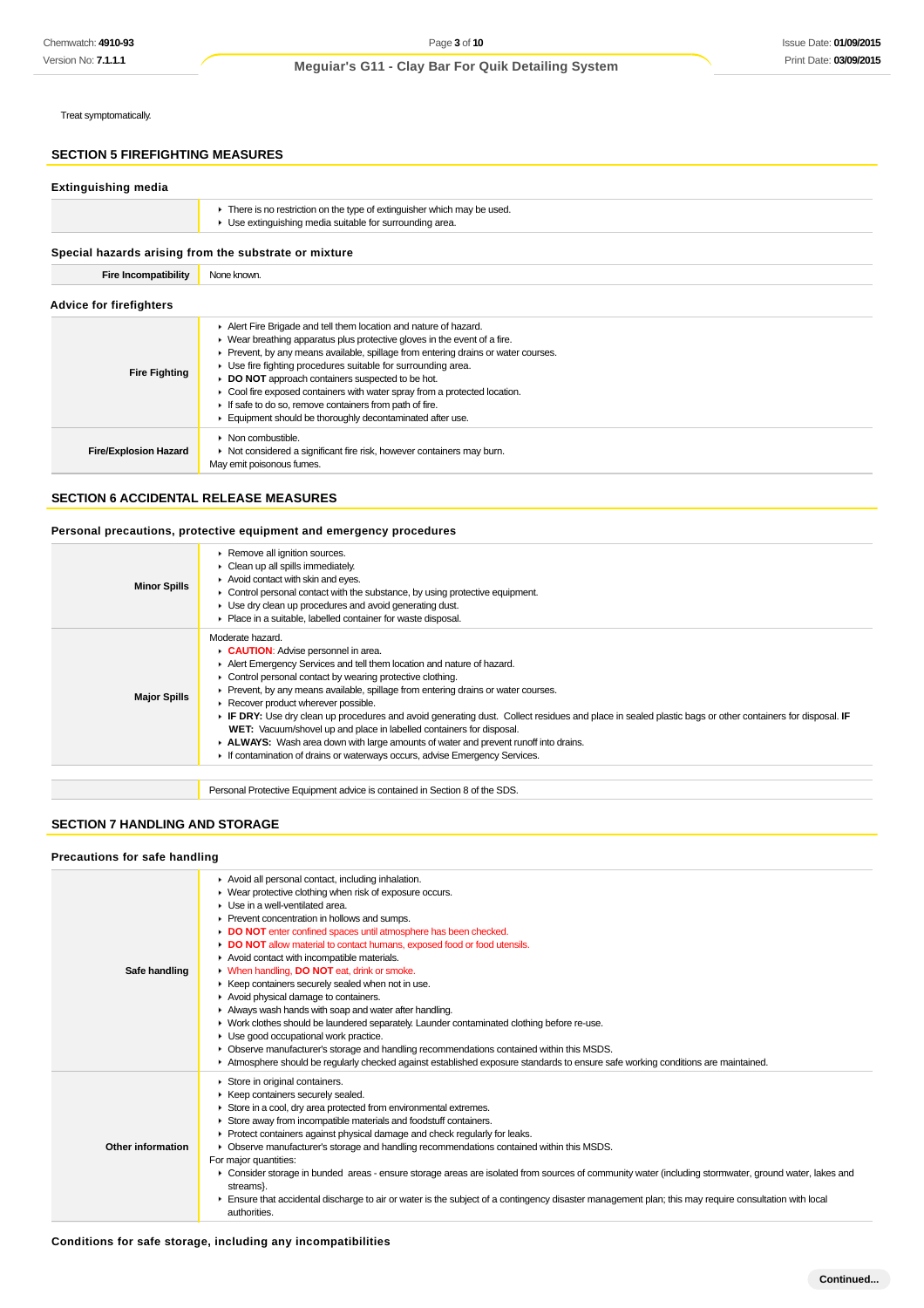**Suitable container** Polyethylene or polypropylene container.  $\blacktriangleright$  Check all containers are clearly labelled and free from leaks.

**Storage incompatibility** None known

# **SECTION 8 EXPOSURE CONTROLS / PERSONAL PROTECTION**

# **Control parameters**

#### **OCCUPATIONAL EXPOSURE LIMITS (OEL)**

**INGREDIENT DATA**

| Source                       | Ingredient            | <b>Material name</b>   | <b>TWA</b>        | <b>STEL</b>   | Peak          | <b>Notes</b>  |
|------------------------------|-----------------------|------------------------|-------------------|---------------|---------------|---------------|
| Australia Exposure Standards | limestone             | Calcium carbonate (a)  | $10 \text{ mg/m}$ | Not Available | Not Available | Not Available |
| Australia Exposure Standards | titanium dioxide      | Titanium dioxide (a)   | $10 \text{ mg/m}$ | Not Available | Not Available | Not Available |
| Australia Exposure Standards | magnesium oxide       | Magnesium oxide (fume) | $10 \text{ mg/m}$ | Not Available | Not Available | Not Available |
| Australia Exposure Standards | calcium carbonate     | Calcium carbonate (a)  | $10 \text{ mg/m}$ | Not Available | Not Available | Not Available |
| Australia Exposure Standards | kaolin                | Kaolin (a)             | $10 \text{ mg/m}$ | Not Available | Not Available | Not Available |
| Australia Exposure Standards | aluminium tristearate | Stearates (a) (d)      | $10 \text{ mg/m}$ | Not Available | Not Available | Not Available |

#### **EMERGENCY LIMITS**

| Ingredient        | <b>Material name</b>                                              | TEEL-1            | TEEL-2                | TEEL-3               |
|-------------------|-------------------------------------------------------------------|-------------------|-----------------------|----------------------|
| limestone         | Limestone; (Calcium carbonate; Dolomite)                          | $27 \text{ mg/m}$ | $27 \,\mathrm{mq/m3}$ | 1300 mg/m3           |
| limestone         | Carbonic acid, calcium salt                                       | 45 mg/m3          | $210 \,\mathrm{mg/m}$ | 1300 mg/m3           |
| titanium dioxide  | Titanium oxide; (Titanium dioxide)                                | $10 \text{ mg/m}$ | $10 \,\mathrm{mq/m}$  | $10 \text{ mg/m}$    |
| magnesium oxide   | Magnesium oxide                                                   | $22 \text{ mg/m}$ | $22 \,\mathrm{mq/m}$  | $130 \text{ mg/m}$   |
| calcium carbonate | Limestone; (Calcium carbonate; Dolomite)                          | $27 \text{ mg/m}$ | $27 \text{ mg/m}$ 3   | 1300 mg/m3           |
| calcium carbonate | Carbonic acid, calcium salt                                       | 45 mg/m3          | $210 \,\mathrm{mg/m}$ | 1300 mg/m3           |
| kaolin            | Kaolin; (Aluminum silicate hydroxide; Fuller's earth [8031-18-3]) | $2 \text{ mg/m}$  | $2 \text{ mg/m}$      | $4.6 \text{ mg/m}$ 3 |

| Ingredient            | <b>Original IDLH</b>  | <b>Revised IDLH</b>     |
|-----------------------|-----------------------|-------------------------|
| limestone             | Not Available         | Not Available           |
| titanium dioxide      | N.E. mg/m3 / N.E. ppm | $5,000 \,\mathrm{mg/m}$ |
| magnesium oxide       | N.E. mg/m3 / N.E. ppm | 750 mg/m3               |
| calcium carbonate     | Not Available         | Not Available           |
| kaolin                | Not Available         | Not Available           |
| aluminium tristearate | Not Available         | Not Available           |

#### **Exposure controls**

|                                     | Engineering controls are used to remove a hazard or place a barrier between the worker and the hazard. Well-designed engineering controls can be highly<br>effective in protecting workers and will typically be independent of worker interactions to provide this high level of protection.<br>The basic types of engineering controls are:                                                                                                                                                                                                                                                                                                                                                                                                                                                                                                                                                                                                                                                                                                                                                                                                                                                 |                                    |            |  |  |
|-------------------------------------|-----------------------------------------------------------------------------------------------------------------------------------------------------------------------------------------------------------------------------------------------------------------------------------------------------------------------------------------------------------------------------------------------------------------------------------------------------------------------------------------------------------------------------------------------------------------------------------------------------------------------------------------------------------------------------------------------------------------------------------------------------------------------------------------------------------------------------------------------------------------------------------------------------------------------------------------------------------------------------------------------------------------------------------------------------------------------------------------------------------------------------------------------------------------------------------------------|------------------------------------|------------|--|--|
|                                     | Process controls which involve changing the way a job activity or process is done to reduce the risk.<br>Enclosure and/or isolation of emission source which keeps a selected hazard "physically" away from the worker and ventilation that strategically "adds" and<br>"removes" air in the work environment. Ventilation can remove or dilute an air contaminant if designed properly. The design of a ventilation system must match<br>the particular process and chemical or contaminant in use.                                                                                                                                                                                                                                                                                                                                                                                                                                                                                                                                                                                                                                                                                          |                                    |            |  |  |
|                                     | Employers may need to use multiple types of controls to prevent employee overexposure.                                                                                                                                                                                                                                                                                                                                                                                                                                                                                                                                                                                                                                                                                                                                                                                                                                                                                                                                                                                                                                                                                                        |                                    |            |  |  |
| Appropriate engineering<br>controls | ► Local exhaust ventilation is required where solids are handled as powders or crystals; even when particulates are relatively large, a certain proportion will be<br>powdered by mutual friction.<br>Exhaust ventilation should be designed to prevent accumulation and recirculation of particulates in the workplace.<br>If in spite of local exhaust an adverse concentration of the substance in air could occur, respiratory protection should be considered. Such protection might<br>consist of:<br>(a): particle dust respirators, if necessary, combined with an absorption cartridge;<br>(b): filter respirators with absorption cartridge or canister of the right type;<br>(c): fresh-air hoods or masks<br>► Build-up of electrostatic charge on the dust particle, may be prevented by bonding and grounding.<br>▶ Powder handling equipment such as dust collectors, dryers and mills may require additional protection measures such as explosion venting.<br>Air contaminants generated in the workplace possess varying "escape" velocities which, in turn, determine the "capture velocities" of fresh circulating air<br>required to efficiently remove the contaminant. |                                    |            |  |  |
|                                     | <b>Type of Contaminant:</b>                                                                                                                                                                                                                                                                                                                                                                                                                                                                                                                                                                                                                                                                                                                                                                                                                                                                                                                                                                                                                                                                                                                                                                   |                                    | Air Speed: |  |  |
|                                     | direct spray, spray painting in shallow booths, drum filling, conveyer loading, crusher dusts, gas discharge (active generation<br>into zone of rapid air motion)                                                                                                                                                                                                                                                                                                                                                                                                                                                                                                                                                                                                                                                                                                                                                                                                                                                                                                                                                                                                                             | 1-2.5 m/s (200-500<br>$f/min.$ )   |            |  |  |
|                                     | grinding, abrasive blasting, tumbling, high speed wheel generated dusts (released at high initial velocity into zone of very high<br>rapid air motion).                                                                                                                                                                                                                                                                                                                                                                                                                                                                                                                                                                                                                                                                                                                                                                                                                                                                                                                                                                                                                                       | 2.5-10 m/s (500-2000<br>$f/min.$ ) |            |  |  |
|                                     | Within each range the appropriate value depends on:                                                                                                                                                                                                                                                                                                                                                                                                                                                                                                                                                                                                                                                                                                                                                                                                                                                                                                                                                                                                                                                                                                                                           |                                    |            |  |  |
|                                     | Lower end of the range                                                                                                                                                                                                                                                                                                                                                                                                                                                                                                                                                                                                                                                                                                                                                                                                                                                                                                                                                                                                                                                                                                                                                                        | Upper end of the range             |            |  |  |
|                                     | 1: Room air currents minimal or favourable to capture                                                                                                                                                                                                                                                                                                                                                                                                                                                                                                                                                                                                                                                                                                                                                                                                                                                                                                                                                                                                                                                                                                                                         | 1: Disturbing room air currents    |            |  |  |
|                                     | 2: Contaminants of low toxicity or of nuisance value only                                                                                                                                                                                                                                                                                                                                                                                                                                                                                                                                                                                                                                                                                                                                                                                                                                                                                                                                                                                                                                                                                                                                     | 2: Contaminants of high toxicity   |            |  |  |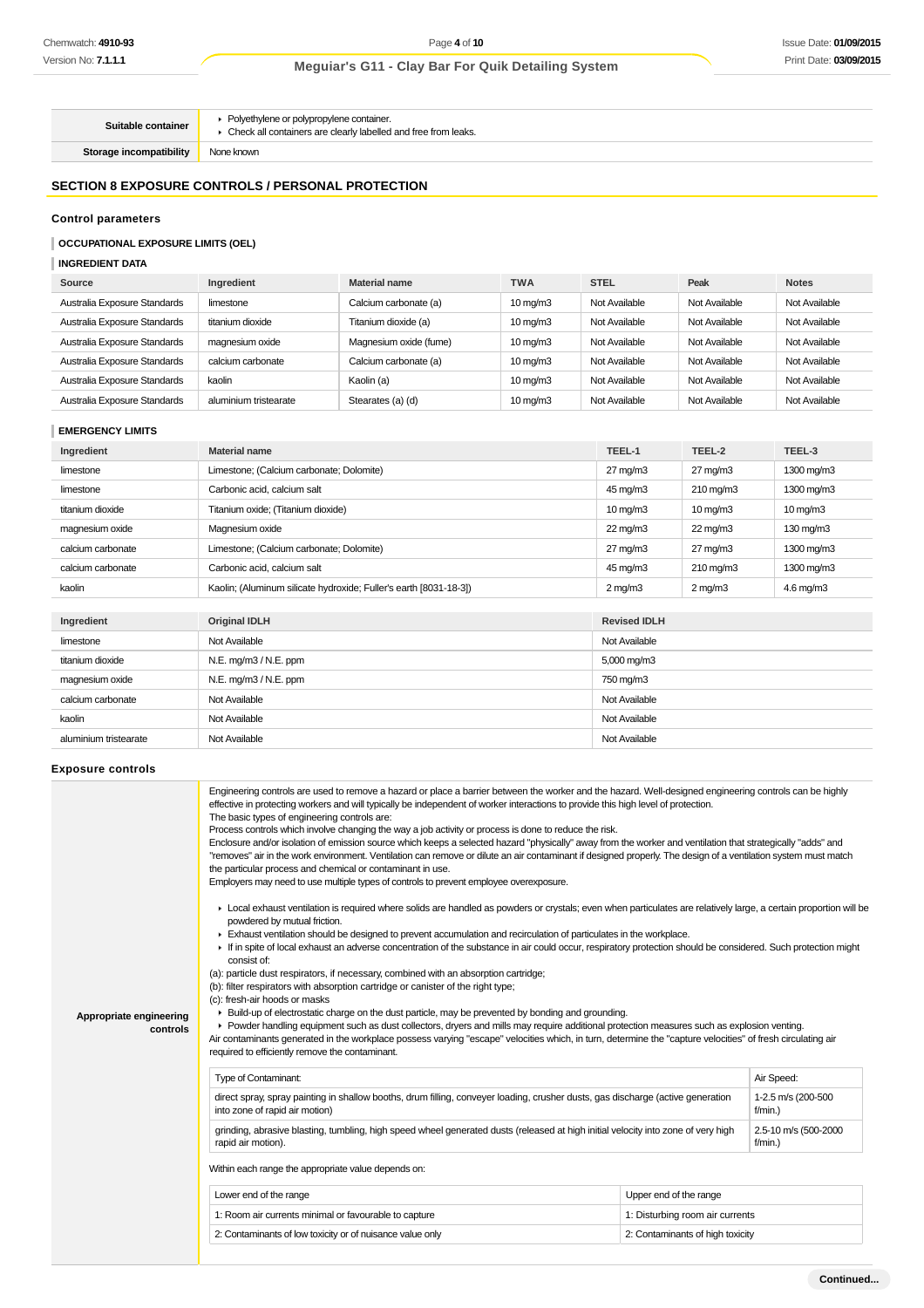|                                            | 3: Intermittent, low production.                                                                                                                                                                                                                                                                                                                                                                                                                                                                                                                                                                                                                                                                                                                                                                                                                                                                                                                                                                                                                                                                                                                                                                                                                                                                                                                                                                                                                                                                                                                                                                                                                                                                                                                                                                                                                                                                                                                                                                                                                                                                                                                   | 3: High production, heavy use    |  |  |
|--------------------------------------------|----------------------------------------------------------------------------------------------------------------------------------------------------------------------------------------------------------------------------------------------------------------------------------------------------------------------------------------------------------------------------------------------------------------------------------------------------------------------------------------------------------------------------------------------------------------------------------------------------------------------------------------------------------------------------------------------------------------------------------------------------------------------------------------------------------------------------------------------------------------------------------------------------------------------------------------------------------------------------------------------------------------------------------------------------------------------------------------------------------------------------------------------------------------------------------------------------------------------------------------------------------------------------------------------------------------------------------------------------------------------------------------------------------------------------------------------------------------------------------------------------------------------------------------------------------------------------------------------------------------------------------------------------------------------------------------------------------------------------------------------------------------------------------------------------------------------------------------------------------------------------------------------------------------------------------------------------------------------------------------------------------------------------------------------------------------------------------------------------------------------------------------------------|----------------------------------|--|--|
|                                            | 4: Large hood or large air mass in motion                                                                                                                                                                                                                                                                                                                                                                                                                                                                                                                                                                                                                                                                                                                                                                                                                                                                                                                                                                                                                                                                                                                                                                                                                                                                                                                                                                                                                                                                                                                                                                                                                                                                                                                                                                                                                                                                                                                                                                                                                                                                                                          | 4: Small hood-local control only |  |  |
|                                            | Simple theory shows that air velocity falls rapidly with distance away from the opening of a simple extraction pipe. Velocity generally decreases with the square<br>of distance from the extraction point (in simple cases). Therefore the air speed at the extraction point should be adjusted, accordingly, after reference to<br>distance from the contaminating source. The air velocity at the extraction fan, for example, should be a minimum of 4-10 m/s (800-2000 f/min) for extraction of<br>crusher dusts generated 2 metres distant from the extraction point. Other mechanical considerations, producing performance deficits within the extraction<br>apparatus, make it essential that theoretical air velocities are multiplied by factors of 10 or more when extraction systems are installed or used.                                                                                                                                                                                                                                                                                                                                                                                                                                                                                                                                                                                                                                                                                                                                                                                                                                                                                                                                                                                                                                                                                                                                                                                                                                                                                                                           |                                  |  |  |
| <b>Personal protection</b>                 |                                                                                                                                                                                                                                                                                                                                                                                                                                                                                                                                                                                                                                                                                                                                                                                                                                                                                                                                                                                                                                                                                                                                                                                                                                                                                                                                                                                                                                                                                                                                                                                                                                                                                                                                                                                                                                                                                                                                                                                                                                                                                                                                                    |                                  |  |  |
| Eye and face protection                    | Safety glasses with side shields.<br>Chemical goggles.<br>▶ Contact lenses may pose a special hazard; soft contact lenses may absorb and concentrate irritants. A written policy document, describing the wearing of<br>lenses or restrictions on use, should be created for each workplace or task. This should include a review of lens absorption and adsorption for the class of<br>chemicals in use and an account of injury experience. Medical and first-aid personnel should be trained in their removal and suitable equipment should be<br>readily available. In the event of chemical exposure, begin eye irrigation immediately and remove contact lens as soon as practicable. Lens should be removed<br>at the first signs of eye redness or irritation - lens should be removed in a clean environment only after workers have washed hands thoroughly. [CDC NIOSH<br>Current Intelligence Bulletin 59], [AS/NZS 1336 or national equivalent]                                                                                                                                                                                                                                                                                                                                                                                                                                                                                                                                                                                                                                                                                                                                                                                                                                                                                                                                                                                                                                                                                                                                                                                       |                                  |  |  |
| <b>Skin protection</b>                     | See Hand protection below                                                                                                                                                                                                                                                                                                                                                                                                                                                                                                                                                                                                                                                                                                                                                                                                                                                                                                                                                                                                                                                                                                                                                                                                                                                                                                                                                                                                                                                                                                                                                                                                                                                                                                                                                                                                                                                                                                                                                                                                                                                                                                                          |                                  |  |  |
| Hands/feet protection                      | The selection of suitable gloves does not only depend on the material, but also on further marks of quality which vary from manufacturer to manufacturer. Where<br>the chemical is a preparation of several substances, the resistance of the glove material can not be calculated in advance and has therefore to be checked prior<br>to the application.<br>The exact break through time for substances has to be obtained from the manufacturer of the protective gloves and has to be observed when making a final<br>choice.<br>Suitability and durability of glove type is dependent on usage. Important factors in the selection of gloves include:<br>$\blacktriangleright$ frequency and duration of contact,<br>• chemical resistance of glove material,<br>▶ glove thickness and<br>$\blacktriangleright$ dexterity<br>Select gloves tested to a relevant standard (e.g. Europe EN 374, US F739, AS/NZS 2161.1 or national equivalent).<br>> When prolonged or frequently repeated contact may occur, a glove with a protection class of 5 or higher (breakthrough time greater than 240 minutes<br>according to EN 374, AS/NZS 2161.10.1 or national equivalent) is recommended.<br>> When only brief contact is expected, a glove with a protection class of 3 or higher (breakthrough time greater than 60 minutes according to EN 374, AS/NZS<br>2161.10.1 or national equivalent) is recommended.<br>> Some glove polymer types are less affected by movement and this should be taken into account when considering gloves for long-term use.<br>Contaminated gloves should be replaced.<br>Gloves must only be worn on clean hands. After using gloves, hands should be washed and dried thoroughly. Application of a non-perfumed moisturiser is<br>recommended.<br>Experience indicates that the following polymers are suitable as glove materials for protection against undissolved, dry solids, where abrasive particles are not<br>present.<br>polychloroprene.<br>nitrile rubber.<br>• butyl rubber.<br>• fluorocaoutchouc.<br>polyvinyl chloride.<br>Gloves should be examined for wear and/ or degradation constantly. |                                  |  |  |
| <b>Body protection</b>                     | See Other protection below                                                                                                                                                                                                                                                                                                                                                                                                                                                                                                                                                                                                                                                                                                                                                                                                                                                                                                                                                                                                                                                                                                                                                                                                                                                                                                                                                                                                                                                                                                                                                                                                                                                                                                                                                                                                                                                                                                                                                                                                                                                                                                                         |                                  |  |  |
| Other protection<br><b>Thermal hazards</b> | • Overalls.<br>P.V.C. apron.<br>Barrier cream.<br>$\triangleright$ Skin cleansing cream.<br>Eye wash unit.<br>Not Available                                                                                                                                                                                                                                                                                                                                                                                                                                                                                                                                                                                                                                                                                                                                                                                                                                                                                                                                                                                                                                                                                                                                                                                                                                                                                                                                                                                                                                                                                                                                                                                                                                                                                                                                                                                                                                                                                                                                                                                                                        |                                  |  |  |
|                                            |                                                                                                                                                                                                                                                                                                                                                                                                                                                                                                                                                                                                                                                                                                                                                                                                                                                                                                                                                                                                                                                                                                                                                                                                                                                                                                                                                                                                                                                                                                                                                                                                                                                                                                                                                                                                                                                                                                                                                                                                                                                                                                                                                    |                                  |  |  |

## **Recommended material(s)**

| Glove selection is based on a modified presentation of the:<br>"Forsberg Clothing Performance Index".       |     |
|-------------------------------------------------------------------------------------------------------------|-----|
| The effect(s) of the following substance(s) are taken into account in the computer-<br>generated selection: |     |
| Mequiar's G11 - Clay Bar For Quik Detailing System Not Available                                            |     |
| Material                                                                                                    | CPI |

\* CPI - Chemwatch Performance Index

A: Best Selection

B: Satisfactory; may degrade after 4 hours continuous immersion

C: Poor to Dangerous Choice for other than short term immersion

**NOTE**: As a series of factors will influence the actual performance of the glove, a final selection must be based on detailed observation. -

\* Where the glove is to be used on a short term, casual or infrequent basis, factors such as "feel" or convenience (e.g. disposability), may dictate a choice of gloves which might otherwise be unsuitable following long-term or frequent use. A qualified practitioner should be consulted.

#### **Respiratory protection**

Particulate. (AS/NZS 1716 & 1715, EN 143:000 & 149:001, ANSI Z88 or national equivalent)

| <b>Required Minimum</b><br><b>Protection Factor</b> | Half-Face<br>Respirator     | <b>Full-Face</b><br>Respirator | <b>Powered Air</b><br>Respirator |
|-----------------------------------------------------|-----------------------------|--------------------------------|----------------------------------|
| up to $10 \times ES$                                | P <sub>1</sub><br>Air-line* | ۰<br>۰                         | PAPR-P1<br>-                     |
| up to $50 \times ES$                                | Air-line**                  | P <sub>2</sub>                 | PAPR-P2                          |
| up to $100 \times ES$                               | ٠                           | P <sub>3</sub>                 | ۰                                |
|                                                     |                             | Air-line*                      | ۰                                |
| $100 + x ES$                                        | ۰                           | Air-line**                     | PAPR-P3                          |

\* - Negative pressure demand \*\* - Continuous flow

A(All classes) = Organic vapours, B AUS or B1 = Acid gasses, B2 = Acid gas or hydrogen cyanide(HCN), B3 = Acid gas or hydrogen cyanide(HCN), E = Sulfur dioxide(SO2), G = Agricultural chemicals,  $K =$  Ammonia(NH3),  $Hg =$  Mercury, NO = Oxides of nitrogen, MB = Methyl bromide, AX = Low boiling point organic compounds(below 65 degC)

# **SECTION 9 PHYSICAL AND CHEMICAL PROPERTIES**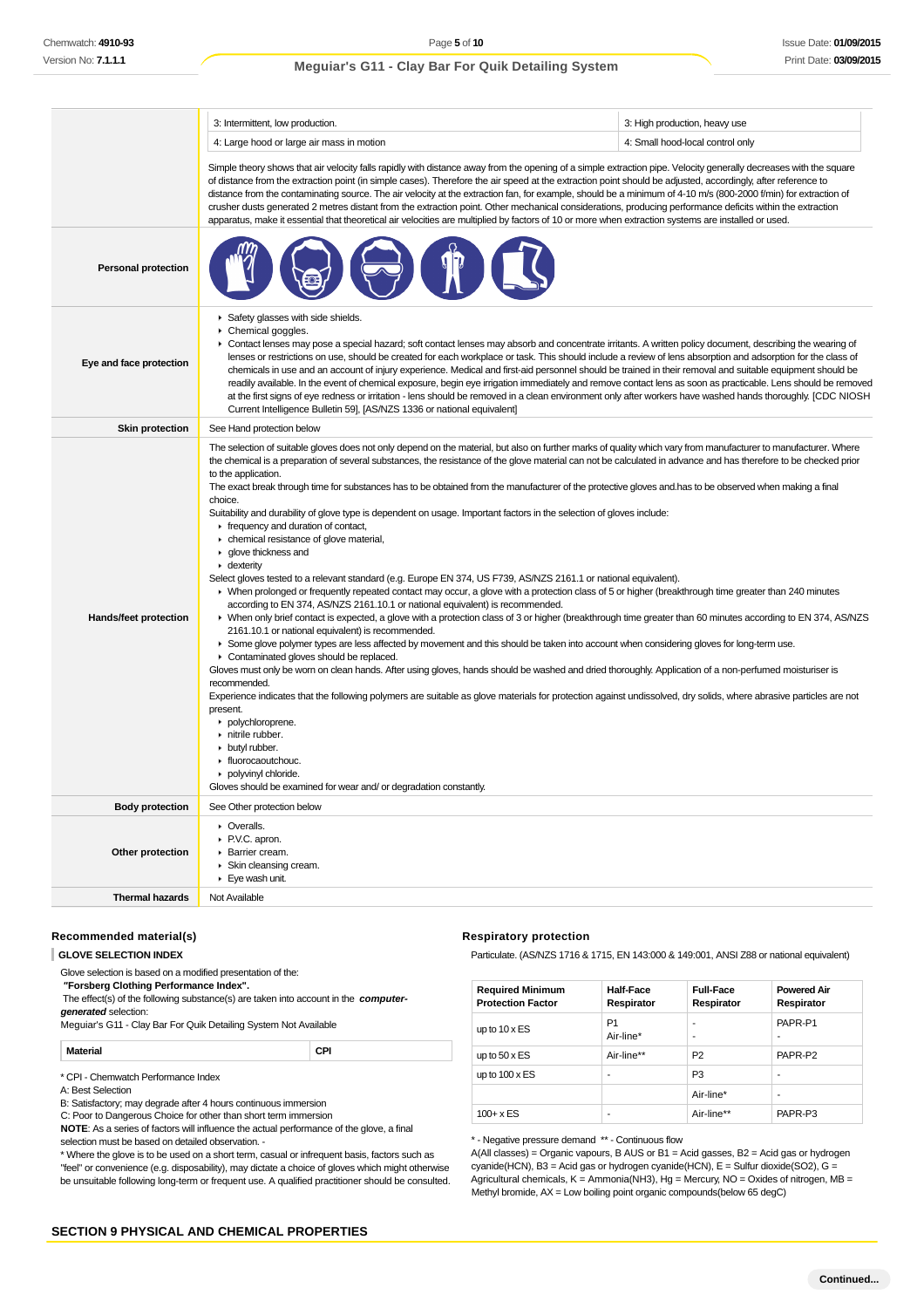# **Information on basic physical and chemical properties**

| Appearance                                      | Off-white solid pliable clay bar with a slight odour; not miscible with water. |                                                   |                |
|-------------------------------------------------|--------------------------------------------------------------------------------|---------------------------------------------------|----------------|
|                                                 |                                                                                |                                                   |                |
| <b>Physical state</b>                           | <b>Divided Solid</b>                                                           | Relative density (Water = 1)                      | Not Available  |
| Odour                                           | Not Available                                                                  | <b>Partition coefficient</b><br>n-octanol / water | Not Available  |
| <b>Odour threshold</b>                          | Not Available                                                                  | Auto-ignition temperature<br>$(^{\circ}C)$        | Not Applicable |
| pH (as supplied)                                | Not Applicable                                                                 | Decomposition<br>temperature                      | Not Available  |
| Melting point / freezing<br>point (°C)          | Not Available                                                                  | Viscosity (cSt)                                   | Not Applicable |
| Initial boiling point and<br>boiling range (°C) | Not Available                                                                  | Molecular weight (g/mol)                          | Not Applicable |
| Flash point (°C)                                | Not Applicable                                                                 | <b>Taste</b>                                      | Not Available  |
| <b>Evaporation rate</b>                         | Not Available                                                                  | <b>Explosive properties</b>                       | Not Available  |
| Flammability                                    | Not Applicable                                                                 | <b>Oxidising properties</b>                       | Not Available  |
| Upper Explosive Limit (%)                       | Not Applicable                                                                 | Surface Tension (dyn/cm or<br>$mN/m$ )            | Not Applicable |
| Lower Explosive Limit (%)                       | Not Applicable                                                                 | <b>Volatile Component (%vol)</b>                  | Not Available  |
| Vapour pressure (kPa)                           | Not Available                                                                  | Gas group                                         | Not Available  |
| Solubility in water (g/L)                       | Immiscible                                                                     | pH as a solution (1%)                             | Neutral        |
| Vapour density (Air = 1)                        | Not Available                                                                  | VOC g/L                                           | Not Available  |

# **SECTION 10 STABILITY AND REACTIVITY**

| Reactivity                            | See section 7                                                                                                                        |
|---------------------------------------|--------------------------------------------------------------------------------------------------------------------------------------|
| <b>Chemical stability</b>             | • Unstable in the presence of incompatible materials.<br>▶ Product is considered stable.<br>Hazardous polymerisation will not occur. |
| Possibility of hazardous<br>reactions | See section 7                                                                                                                        |
| <b>Conditions to avoid</b>            | See section 7                                                                                                                        |
| Incompatible materials                | See section 7                                                                                                                        |
| Hazardous decomposition<br>products   | See section 5                                                                                                                        |

# **SECTION 11 TOXICOLOGICAL INFORMATION**

#### **Information on toxicological effects**

| Inhaled                                               | The material can cause respiratory irritation in some persons. The body's response to such irritation can cause further lung damage.<br>Persons with impaired respiratory function, airway diseases and conditions such as emphysema or chronic bronchitis, may incur further disability if excessive<br>concentrations of particulate are inhaled.<br>If prior damage to the circulatory or nervous systems has occurred or if kidney damage has been sustained, proper screenings should be conducted on<br>individuals who may be exposed to further risk if handling and use of the material result<br>in excessive exposures. |                                                         |
|-------------------------------------------------------|------------------------------------------------------------------------------------------------------------------------------------------------------------------------------------------------------------------------------------------------------------------------------------------------------------------------------------------------------------------------------------------------------------------------------------------------------------------------------------------------------------------------------------------------------------------------------------------------------------------------------------|---------------------------------------------------------|
| Ingestion                                             | Accidental ingestion of the material may be damaging to the health of the individual.<br>Acute toxic responses to aluminium are confined to the more soluble forms.                                                                                                                                                                                                                                                                                                                                                                                                                                                                |                                                         |
| <b>Skin Contact</b>                                   | The material may cause moderate inflammation of the skin either following direct contact or after a delay of some time. Repeated exposure can cause contact<br>dermatitis which is characterised by redness, swelling and blistering.<br>Anionic surfactants can cause skin redness and pain, as well as a rash. Cracking, scaling and blistering can occur.<br>Open cuts, abraded or irritated skin should not be exposed to this material                                                                                                                                                                                        |                                                         |
| Eye                                                   | There is evidence that material may produce eye irritation in some persons and produce eye damage 24 hours or more after instillation. Severe inflammation<br>may be expected with pain.<br>Direct eye contact with some anionic surfactants in high concentration can cause severe damage to the comea. Low concentrations can cause discomfort,<br>excess blood flow, and corneal clouding and swelling. Recovery may take several days.                                                                                                                                                                                         |                                                         |
| Chronic                                               | Long-term exposure to respiratory irritants may result in disease of the airways involving difficult breathing and related systemic problems.<br>Substance accumulation, in the human body, may occur and may cause some concern following repeated or long-term occupational exposure.<br>Exposure to large doses of aluminium has been connected with the degenerative brain disease Alzheimer's Disease.                                                                                                                                                                                                                        |                                                         |
|                                                       |                                                                                                                                                                                                                                                                                                                                                                                                                                                                                                                                                                                                                                    |                                                         |
| Meguiar's G11 - Clay Bar<br>For Quik Detailing System | <b>TOXICITY</b><br>Not Available                                                                                                                                                                                                                                                                                                                                                                                                                                                                                                                                                                                                   | <b>IRRITATION</b><br>Not Available                      |
| limestone                                             | <b>TOXICITY</b><br>dermal (rat) LD50: >2000 mg/kg <sup>[1]</sup><br>Oral (rat) LD50: >2000 mg/kge <sup>[1]</sup>                                                                                                                                                                                                                                                                                                                                                                                                                                                                                                                   | <b>IRRITATION</b><br>Skin (rabbit): 500 mg/24h-moderate |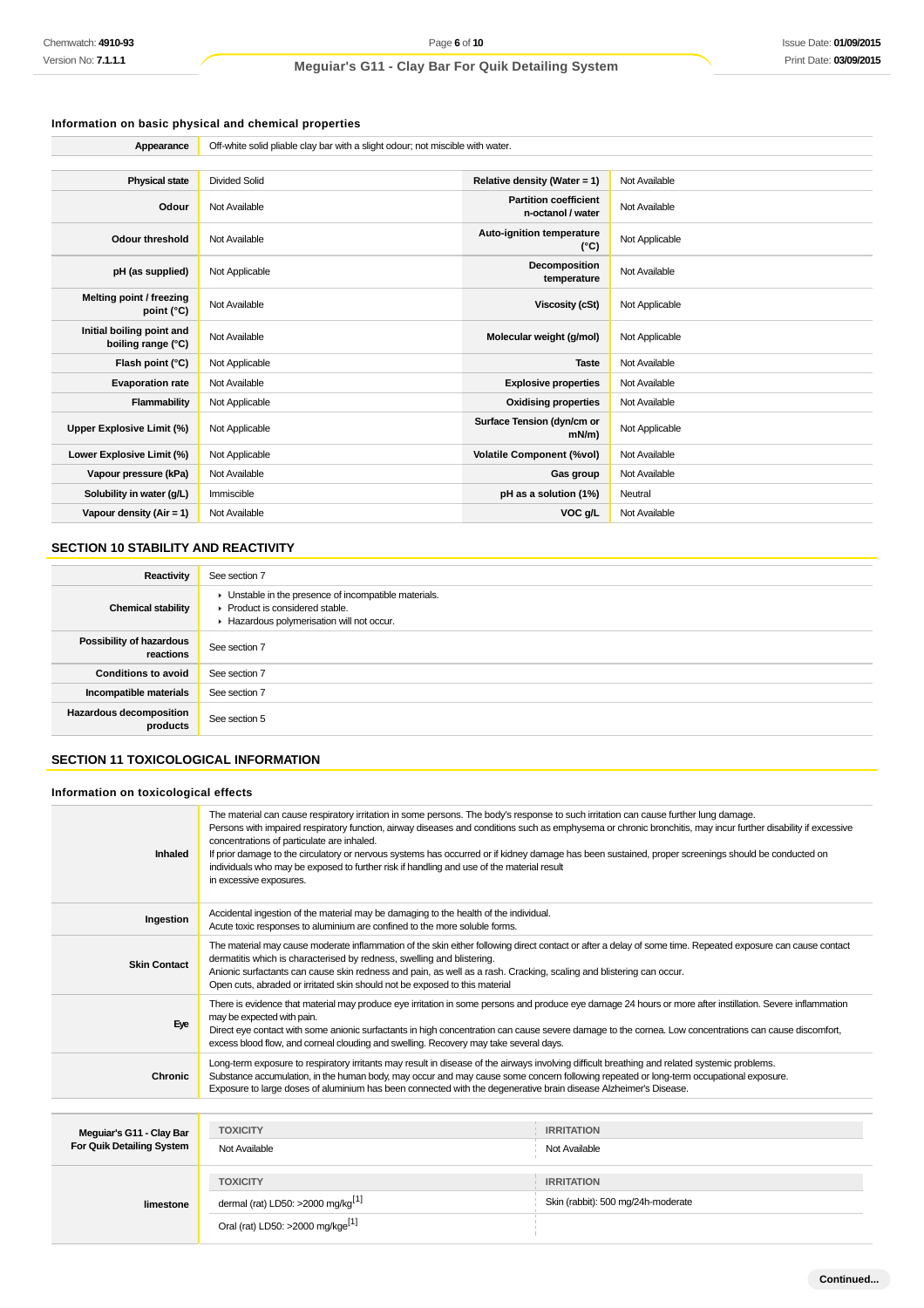|                       | <b>TOXICITY</b>                                                                                                                                       | <b>IRRITATION</b>                     |
|-----------------------|-------------------------------------------------------------------------------------------------------------------------------------------------------|---------------------------------------|
|                       | Inhalation (rat) LC50: >2.28 mg/l4 $h^{[1]}$                                                                                                          | Skin (human): 0.3 mg /3D (int)-mild * |
|                       | Inhalation (rat) LC50: >3.56 mg/l4 $h^{11}$                                                                                                           |                                       |
| titanium dioxide      | Inhalation (rat) LC50: >6.82 mg/l4 h <sup>[1]</sup>                                                                                                   |                                       |
|                       | Inhalation (rat) LC50: 3.43 mg/l4 h <sup>[1]</sup>                                                                                                    |                                       |
|                       | Inhalation (rat) LC50: 5.09 mg/l4 h <sup>[1]</sup>                                                                                                    |                                       |
|                       | Oral (rat) LD50: >2000 mg/kg <sup>[1]</sup>                                                                                                           |                                       |
|                       | <b>TOXICITY</b>                                                                                                                                       | <b>IRRITATION</b>                     |
| magnesium oxide       | Not Available                                                                                                                                         | Not Available                         |
|                       | <b>TOXICITY</b>                                                                                                                                       | <b>IRRITATION</b>                     |
| calcium carbonate     | dermal (rat) LD50: >2000 mg/kg <sup>[1]</sup>                                                                                                         | Eye (rabbit): 0.75 mg/24h - SEVERE    |
|                       | Oral (rat) LD50: >2000 mg/kge <sup>[1]</sup>                                                                                                          | Skin (rabbit): 500 mg/24h-moderate    |
| kaolin                | <b>TOXICITY</b>                                                                                                                                       | <b>IRRITATION</b>                     |
|                       | Not Available                                                                                                                                         | Not Available                         |
| aluminium tristearate | <b>TOXICITY</b>                                                                                                                                       | <b>IRRITATION</b>                     |
|                       | Not Available                                                                                                                                         | Not Available                         |
| Leaend:               | 1. Value obtained from Europe ECHA Registered Substances - Acute toxicity 2.* Value obtained from manufacturer's SDS. Unless otherwise specified data |                                       |

| Chemwatch: 4910-93                                    | Page 7 of 10                                                                                                                                                                                                                                                                                                                                                                                                                                                                                                                                                                                                                                                                                                                                                                                                                                                                                                                                                                                                                                                                                                                                                                                                                                                                                                                                                                                                                                                                                                                                                                                                                                                                                                         |                                       | Issue Date: 01/09/2 |
|-------------------------------------------------------|----------------------------------------------------------------------------------------------------------------------------------------------------------------------------------------------------------------------------------------------------------------------------------------------------------------------------------------------------------------------------------------------------------------------------------------------------------------------------------------------------------------------------------------------------------------------------------------------------------------------------------------------------------------------------------------------------------------------------------------------------------------------------------------------------------------------------------------------------------------------------------------------------------------------------------------------------------------------------------------------------------------------------------------------------------------------------------------------------------------------------------------------------------------------------------------------------------------------------------------------------------------------------------------------------------------------------------------------------------------------------------------------------------------------------------------------------------------------------------------------------------------------------------------------------------------------------------------------------------------------------------------------------------------------------------------------------------------------|---------------------------------------|---------------------|
| Version No: <b>7.1.1.1</b>                            | Meguiar's G11 - Clay Bar For Quik Detailing System                                                                                                                                                                                                                                                                                                                                                                                                                                                                                                                                                                                                                                                                                                                                                                                                                                                                                                                                                                                                                                                                                                                                                                                                                                                                                                                                                                                                                                                                                                                                                                                                                                                                   |                                       | Print Date: 03/09/2 |
|                                                       |                                                                                                                                                                                                                                                                                                                                                                                                                                                                                                                                                                                                                                                                                                                                                                                                                                                                                                                                                                                                                                                                                                                                                                                                                                                                                                                                                                                                                                                                                                                                                                                                                                                                                                                      |                                       |                     |
|                                                       |                                                                                                                                                                                                                                                                                                                                                                                                                                                                                                                                                                                                                                                                                                                                                                                                                                                                                                                                                                                                                                                                                                                                                                                                                                                                                                                                                                                                                                                                                                                                                                                                                                                                                                                      |                                       |                     |
|                                                       | <b>TOXICITY</b>                                                                                                                                                                                                                                                                                                                                                                                                                                                                                                                                                                                                                                                                                                                                                                                                                                                                                                                                                                                                                                                                                                                                                                                                                                                                                                                                                                                                                                                                                                                                                                                                                                                                                                      | <b>IRRITATION</b>                     |                     |
|                                                       | Inhalation (rat) LC50: >2.28 mg/l4 h <sup>[1]</sup>                                                                                                                                                                                                                                                                                                                                                                                                                                                                                                                                                                                                                                                                                                                                                                                                                                                                                                                                                                                                                                                                                                                                                                                                                                                                                                                                                                                                                                                                                                                                                                                                                                                                  | Skin (human): 0.3 mg /3D (int)-mild * |                     |
|                                                       | Inhalation (rat) LC50: >3.56 mg/l4 h <sup>[1]</sup>                                                                                                                                                                                                                                                                                                                                                                                                                                                                                                                                                                                                                                                                                                                                                                                                                                                                                                                                                                                                                                                                                                                                                                                                                                                                                                                                                                                                                                                                                                                                                                                                                                                                  |                                       |                     |
| titanium dioxide                                      | Inhalation (rat) LC50: >6.82 mg/l4 h <sup>[1]</sup>                                                                                                                                                                                                                                                                                                                                                                                                                                                                                                                                                                                                                                                                                                                                                                                                                                                                                                                                                                                                                                                                                                                                                                                                                                                                                                                                                                                                                                                                                                                                                                                                                                                                  |                                       |                     |
|                                                       | Inhalation (rat) LC50: 3.43 mg/l4 h <sup>[1]</sup>                                                                                                                                                                                                                                                                                                                                                                                                                                                                                                                                                                                                                                                                                                                                                                                                                                                                                                                                                                                                                                                                                                                                                                                                                                                                                                                                                                                                                                                                                                                                                                                                                                                                   |                                       |                     |
|                                                       | Inhalation (rat) LC50: 5.09 mg/l4 h <sup>[1]</sup>                                                                                                                                                                                                                                                                                                                                                                                                                                                                                                                                                                                                                                                                                                                                                                                                                                                                                                                                                                                                                                                                                                                                                                                                                                                                                                                                                                                                                                                                                                                                                                                                                                                                   |                                       |                     |
|                                                       | Oral (rat) LD50: >2000 mg/kg <sup>[1]</sup>                                                                                                                                                                                                                                                                                                                                                                                                                                                                                                                                                                                                                                                                                                                                                                                                                                                                                                                                                                                                                                                                                                                                                                                                                                                                                                                                                                                                                                                                                                                                                                                                                                                                          |                                       |                     |
|                                                       | <b>TOXICITY</b>                                                                                                                                                                                                                                                                                                                                                                                                                                                                                                                                                                                                                                                                                                                                                                                                                                                                                                                                                                                                                                                                                                                                                                                                                                                                                                                                                                                                                                                                                                                                                                                                                                                                                                      | <b>IRRITATION</b>                     |                     |
| magnesium oxide                                       | Not Available                                                                                                                                                                                                                                                                                                                                                                                                                                                                                                                                                                                                                                                                                                                                                                                                                                                                                                                                                                                                                                                                                                                                                                                                                                                                                                                                                                                                                                                                                                                                                                                                                                                                                                        | Not Available                         |                     |
|                                                       | <b>TOXICITY</b>                                                                                                                                                                                                                                                                                                                                                                                                                                                                                                                                                                                                                                                                                                                                                                                                                                                                                                                                                                                                                                                                                                                                                                                                                                                                                                                                                                                                                                                                                                                                                                                                                                                                                                      | <b>IRRITATION</b>                     |                     |
| calcium carbonate                                     | dermal (rat) LD50: >2000 mg/kg <sup>[1]</sup>                                                                                                                                                                                                                                                                                                                                                                                                                                                                                                                                                                                                                                                                                                                                                                                                                                                                                                                                                                                                                                                                                                                                                                                                                                                                                                                                                                                                                                                                                                                                                                                                                                                                        | Eye (rabbit): 0.75 mg/24h - SEVERE    |                     |
|                                                       | Oral (rat) LD50: >2000 mg/kge <sup>[1]</sup>                                                                                                                                                                                                                                                                                                                                                                                                                                                                                                                                                                                                                                                                                                                                                                                                                                                                                                                                                                                                                                                                                                                                                                                                                                                                                                                                                                                                                                                                                                                                                                                                                                                                         | Skin (rabbit): 500 mg/24h-moderate    |                     |
|                                                       |                                                                                                                                                                                                                                                                                                                                                                                                                                                                                                                                                                                                                                                                                                                                                                                                                                                                                                                                                                                                                                                                                                                                                                                                                                                                                                                                                                                                                                                                                                                                                                                                                                                                                                                      |                                       |                     |
| kaolin                                                | <b>TOXICITY</b>                                                                                                                                                                                                                                                                                                                                                                                                                                                                                                                                                                                                                                                                                                                                                                                                                                                                                                                                                                                                                                                                                                                                                                                                                                                                                                                                                                                                                                                                                                                                                                                                                                                                                                      | <b>IRRITATION</b>                     |                     |
|                                                       | Not Available                                                                                                                                                                                                                                                                                                                                                                                                                                                                                                                                                                                                                                                                                                                                                                                                                                                                                                                                                                                                                                                                                                                                                                                                                                                                                                                                                                                                                                                                                                                                                                                                                                                                                                        | Not Available                         |                     |
| aluminium tristearate                                 | <b>TOXICITY</b>                                                                                                                                                                                                                                                                                                                                                                                                                                                                                                                                                                                                                                                                                                                                                                                                                                                                                                                                                                                                                                                                                                                                                                                                                                                                                                                                                                                                                                                                                                                                                                                                                                                                                                      | <b>IRRITATION</b>                     |                     |
|                                                       | Not Available                                                                                                                                                                                                                                                                                                                                                                                                                                                                                                                                                                                                                                                                                                                                                                                                                                                                                                                                                                                                                                                                                                                                                                                                                                                                                                                                                                                                                                                                                                                                                                                                                                                                                                        | Not Available                         |                     |
| Legend:                                               | 1. Value obtained from Europe ECHA Registered Substances - Acute toxicity 2.* Value obtained from manufacturer's SDS. Unless otherwise specified data<br>extracted from RTECS - Register of Toxic Effect of chemical Substances                                                                                                                                                                                                                                                                                                                                                                                                                                                                                                                                                                                                                                                                                                                                                                                                                                                                                                                                                                                                                                                                                                                                                                                                                                                                                                                                                                                                                                                                                      |                                       |                     |
|                                                       |                                                                                                                                                                                                                                                                                                                                                                                                                                                                                                                                                                                                                                                                                                                                                                                                                                                                                                                                                                                                                                                                                                                                                                                                                                                                                                                                                                                                                                                                                                                                                                                                                                                                                                                      |                                       |                     |
| Meguiar's G11 - Clay Bar<br>For Quik Detailing System | as reactive airways dysfunction syndrome (RADS) which can occur following exposure to high levels of highly irritating compound. Key criteria for the<br>diagnosis of RADS include the absence of preceding respiratory disease, in a non-atopic individual, with abrupt onset of persistent asthma-like symptoms<br>within minutes to hours of a documented exposure to the irritant. A reversible airflow pattern, on spirometry, with the presence of moderate to severe<br>bronchial hyperreactivity on methacholine challenge testing and the lack of minimal lymphocytic inflammation, without eosinophilia, have also been included<br>in the criteria for diagnosis of RADS. RADS (or asthma) following an irritating inhalation is an infrequent disorder with rates related to the concentration<br>of and duration of exposure to the irritating substance. Industrial bronchitis, on the other hand, is a disorder that occurs as result of exposure due to high<br>concentrations of irritating substance (often particulate in nature) and is completely reversible after exposure ceases. The disorder is characterised by<br>dyspnea, cough and mucus production.<br>No significant acute toxicological data identified in literature search.<br>The material may produce severe irritation to the eye causing pronounced inflammation. Repeated or prolonged exposure to irritants may produce<br>conjunctivitis.<br>The material may cause skin irritation after prolonged or repeated exposure and may produce on contact skin redness, swelling, the production of vesicles,<br>scaling and thickening of the skin.                                                                              |                                       |                     |
| <b>LIMESTONE</b>                                      | The material may produce severe irritation to the eye causing pronounced inflammation. Repeated or prolonged exposure to irritants may produce<br>conjunctivitis.<br>The material may cause skin irritation after prolonged or repeated exposure and may produce on contact skin redness, swelling, the production of vesicles,<br>scaling and thickening of the skin.<br>Eye (rabbit) 0.75: mg/24h -                                                                                                                                                                                                                                                                                                                                                                                                                                                                                                                                                                                                                                                                                                                                                                                                                                                                                                                                                                                                                                                                                                                                                                                                                                                                                                                |                                       |                     |
| <b>TITANIUM DIOXIDE</b>                               | The material may produce moderate eye irritation leading to inflammation. Repeated or prolonged exposure to irritants may produce conjunctivitis.<br>The material may cause skin irritation after prolonged or repeated exposure and may produce on contact skin redness, swelling, the production of vesicles,<br>scaling and thickening of the skin.<br>Exposure to titanium dioxide is via inhalation, swallowing or skin contact. When inhaled, it may deposit in lung tissue and lymph nodes causing dysfunction<br>of the lungs and immune system. Absorption by the stomach and intestines depends on the size of the particle. It penetrated only the outermost layer of the<br>skin, suggesting that healthy skin may be an effective barrier. There is no substantive data on genetic damage, though cases have been reported in<br>experimental animals. Studies have differing conclusions on its cancer-causing potential.<br><b>WARNING:</b> This substance has been classified by the IARC as Group 2B: Possibly Carcinogenic to Humans.<br>* IUCLID                                                                                                                                                                                                                                                                                                                                                                                                                                                                                                                                                                                                                                                  |                                       |                     |
| <b>CALCIUM CARBONATE</b>                              | Asthma-like symptoms may continue for months or even years after exposure to the material ceases. This may be due to a non-allergenic condition known<br>as reactive airways dysfunction syndrome (RADS) which can occur following exposure to high levels of highly irritating compound. Key criteria for the<br>diagnosis of RADS include the absence of preceding respiratory disease, in a non-atopic individual, with abrupt onset of persistent asthma-like symptoms<br>within minutes to hours of a documented exposure to the irritant. A reversible airflow pattern, on spirometry, with the presence of moderate to severe<br>bronchial hyperreactivity on methacholine challenge testing and the lack of minimal lymphocytic inflammation, without eosinophilia, have also been included<br>in the criteria for diagnosis of RADS. RADS (or asthma) following an irritating inhalation is an infrequent disorder with rates related to the concentration<br>of and duration of exposure to the irritating substance. Industrial bronchitis, on the other hand, is a disorder that occurs as result of exposure due to high<br>concentrations of irritating substance (often particulate in nature) and is completely reversible after exposure ceases. The disorder is characterised by<br>dyspnea, cough and mucus production.<br>The material may produce severe irritation to the eye causing pronounced inflammation. Repeated or prolonged exposure to irritants may produce<br>conjunctivitis.<br>The material may cause skin irritation after prolonged or repeated exposure and may produce on contact skin redness, swelling, the production of vesicles,<br>scaling and thickening of the skin. |                                       |                     |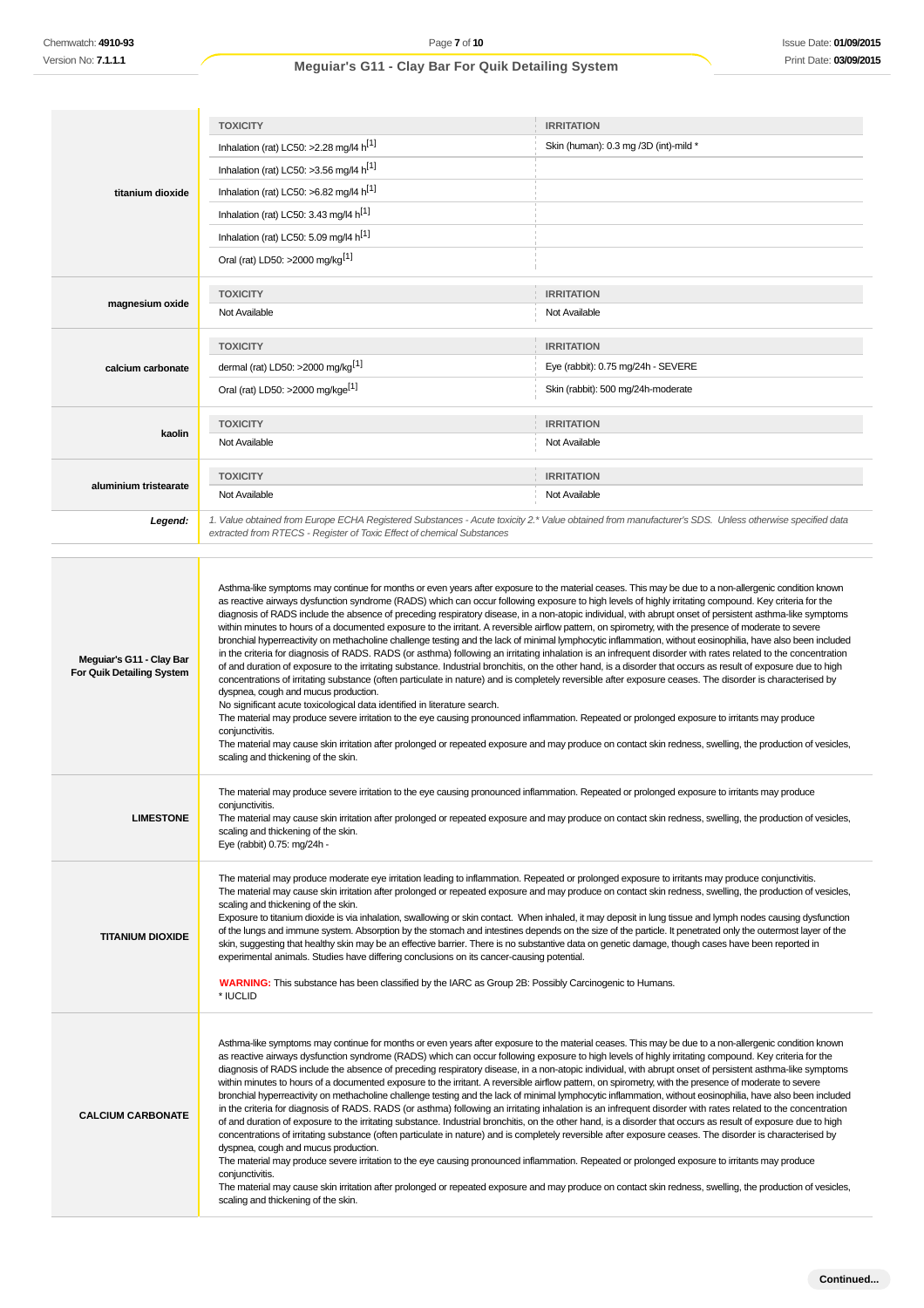| <b>KAOLIN</b>                                      | No significant acute toxicological data identified in literature search.<br>for bentonite clays:<br>Bentonite (CAS No. 1302-78-9) consists of a group of clays formed by crystallisation of vitreous volcanic ashes that were deposited in water.<br>The expected acute oral toxicity of bentonite in humans is very low (LD50>15 g/kg). However, severe anterior segment inflammation, uveitis and<br>retrocorneal abscess from eye exposure were reported when bentonite had been used as a prophypaste.<br>In a 33 day dietary (2 and 6%) and a 90 day dietary (1, 3 and 5%) studies in chickens, no changes in behaviour, overall state, clinical and biochemical<br>parameters and electrolytic composition of the blood. Repeat dietary administration of bentonite did not affect calcium or phosphorus metabolism. However,<br>larger amounts caused decreased growth, muscle weakness, and death with marked changes in both calcium and phosphorus metabolism.<br>Bentonite did not cause fibrosis after 1 year exposure of 60 mg dust (<5 um) in a rat study. However, in a second rat study, where 5 um particles were<br>intratracheally instilled at 5, 15 and 45 mg/rat, dose-related fibrosis was observed. Bentonite clay dust is believed to be responsible for bronchial asthma in<br>workers at a processing plant in USA.<br>Ingestion of bentonite without adequate liquids may result in intestinal obstruction in humans.<br>Hypokalaemia and microcytic iron-deficiency anaemia may occur in patients after repeat doses of clay. Chronic ingestion has been reported to cause<br>myositis. |                                 |                                                                                                                                                                                                                   |
|----------------------------------------------------|----------------------------------------------------------------------------------------------------------------------------------------------------------------------------------------------------------------------------------------------------------------------------------------------------------------------------------------------------------------------------------------------------------------------------------------------------------------------------------------------------------------------------------------------------------------------------------------------------------------------------------------------------------------------------------------------------------------------------------------------------------------------------------------------------------------------------------------------------------------------------------------------------------------------------------------------------------------------------------------------------------------------------------------------------------------------------------------------------------------------------------------------------------------------------------------------------------------------------------------------------------------------------------------------------------------------------------------------------------------------------------------------------------------------------------------------------------------------------------------------------------------------------------------------------------------------------------------------------------------------|---------------------------------|-------------------------------------------------------------------------------------------------------------------------------------------------------------------------------------------------------------------|
| <b>ALUMINIUM TRISTEARATE</b>                       | No significant acute toxicological data identified in literature search.<br>Fatty acid salts of low acute toxicity. Their potential to irritate the skin and eyes is dependent on chain length.                                                                                                                                                                                                                                                                                                                                                                                                                                                                                                                                                                                                                                                                                                                                                                                                                                                                                                                                                                                                                                                                                                                                                                                                                                                                                                                                                                                                                      |                                 |                                                                                                                                                                                                                   |
| <b>LIMESTONE &amp; CALCIUM</b><br><b>CARBONATE</b> | No evidence of carcinogenic properties. No evidence of mutagenic or                                                                                                                                                                                                                                                                                                                                                                                                                                                                                                                                                                                                                                                                                                                                                                                                                                                                                                                                                                                                                                                                                                                                                                                                                                                                                                                                                                                                                                                                                                                                                  |                                 |                                                                                                                                                                                                                   |
| <b>LIMESTONE &amp; CALCIUM</b><br><b>CARBONATE</b> | teratogenic effects.                                                                                                                                                                                                                                                                                                                                                                                                                                                                                                                                                                                                                                                                                                                                                                                                                                                                                                                                                                                                                                                                                                                                                                                                                                                                                                                                                                                                                                                                                                                                                                                                 |                                 |                                                                                                                                                                                                                   |
|                                                    |                                                                                                                                                                                                                                                                                                                                                                                                                                                                                                                                                                                                                                                                                                                                                                                                                                                                                                                                                                                                                                                                                                                                                                                                                                                                                                                                                                                                                                                                                                                                                                                                                      |                                 |                                                                                                                                                                                                                   |
| <b>Acute Toxicity</b>                              | $\circ$                                                                                                                                                                                                                                                                                                                                                                                                                                                                                                                                                                                                                                                                                                                                                                                                                                                                                                                                                                                                                                                                                                                                                                                                                                                                                                                                                                                                                                                                                                                                                                                                              | Carcinogenicity                 | ◎                                                                                                                                                                                                                 |
| <b>Skin Irritation/Corrosion</b>                   | ✔                                                                                                                                                                                                                                                                                                                                                                                                                                                                                                                                                                                                                                                                                                                                                                                                                                                                                                                                                                                                                                                                                                                                                                                                                                                                                                                                                                                                                                                                                                                                                                                                                    | Reproductivity                  | $\circledcirc$                                                                                                                                                                                                    |
| <b>Serious Eye</b><br>Damage/Irritation            | ✔                                                                                                                                                                                                                                                                                                                                                                                                                                                                                                                                                                                                                                                                                                                                                                                                                                                                                                                                                                                                                                                                                                                                                                                                                                                                                                                                                                                                                                                                                                                                                                                                                    | <b>STOT - Single Exposure</b>   | ✔                                                                                                                                                                                                                 |
| <b>Respiratory or Skin</b><br>sensitisation        | $\circledcirc$                                                                                                                                                                                                                                                                                                                                                                                                                                                                                                                                                                                                                                                                                                                                                                                                                                                                                                                                                                                                                                                                                                                                                                                                                                                                                                                                                                                                                                                                                                                                                                                                       | <b>STOT - Repeated Exposure</b> | $\circ$                                                                                                                                                                                                           |
| <b>Mutagenicity</b>                                | ⊚                                                                                                                                                                                                                                                                                                                                                                                                                                                                                                                                                                                                                                                                                                                                                                                                                                                                                                                                                                                                                                                                                                                                                                                                                                                                                                                                                                                                                                                                                                                                                                                                                    | <b>Aspiration Hazard</b>        | ⊙                                                                                                                                                                                                                 |
|                                                    |                                                                                                                                                                                                                                                                                                                                                                                                                                                                                                                                                                                                                                                                                                                                                                                                                                                                                                                                                                                                                                                                                                                                                                                                                                                                                                                                                                                                                                                                                                                                                                                                                      | Legend:                         | $\blacktriangleright$ - Data required to make classification available<br>$\blacktriangleright$ - Data available but does not fill the criteria for classification<br>- Data Not Available to make classification |

#### **SECTION 12 ECOLOGICAL INFORMATION**

#### **Toxicity**

For Surfactants: Kow cannot be easily determined due to hydrophilic/hydrophobic properties of the molecules in surfactants. BCF value: 1-350.

Aquatic Fate: Surfactants tend to accumulate at the interface of the air with water and are not extracted into one or the other liquid phases.

Terrestrial Fate: Anionic surfactants are not appreciably sorbed by inorganic solids. Cationic surfactants are strongly sorbed by solids, particularly clays. Significant sorption of anionic and non-ionic surfactants has been observed in activated sludge and organic river sediments. Surfactants have been shown to improve water infiltration into soils with moderate to severe hydrophobic or water-repellent properties.

Ecotoxicity: Some surfactants are known to be toxic to animals, ecosystems and humans, and can increase the diffusion of other environmental contaminants. The acute aquatic toxicity generally is considered to be related to the effects of the surfactant properties on the organism and not to direct chemical toxicity. Surfactants should be considered to be toxic to aquatic species under conditions that allow contact of the chemicals with the organisms. Surfactants are expected to transfer slowly from water into the flesh of fish. During this process, readily biodegradable surfactants are expected to be metabolized rapidly during the process of bioaccumulation. Surfactants are not to be considered to show bioaccumulation potential if they are readily biodegradable. For Aluminium and its Compunds and Salts:

Environmental Fate - As an element, aluminium cannot be degraded in the environment, but may undergo various precipitation or ligand exchange reactions. Aluminium in compounds has only one oxidation state (+3), and would not undergo oxidation-reduction reactions under environmental conditions. Aluminium can be complexed by various ligands present in the environment (e.g., fulvic and humic acids). The solubility of aluminium in the environment will depend on the ligands present and the pH.

Atmospheric Fate: Air Quality Standards: none available. Aquatic Fate: The hydrated aluminium ion undergoes hydrolysis. The speciation of aluminium in water is pH dependent. The hydrated trivalent aluminium ion is the predominant form at pH levels

below 4. Between pH 5 and 6, the predominant hydrolysis products are Al(OH)2+ and Al(OH)2+, while the solid Al(OH)3 is most prevalent between pH 5.2 and 8.8. The soluble species Al(OH)4is the predominant species above pH 9, and is the only species present above pH 10. Polymeric aluminium hydroxides appear between pH 4.7 and 10.5, and increase in size until they are transformed into colloidal particles of amorphous Al(OH)3, which crystallize to gibbsite in acid waters. When enough silica is present, aluminium is precipitated as poorly crystallized clay mineral species. Hydroxyaluminium compounds can act as both acids and bases in solution. Because of this property, aluminium hydroxides can act as buffers and resist pH changes within the narrow pH range of 4-5. Polymeric aluminium species react slowly in the environment. Aluminium has a strong attraction to fluoride in an acidic environment. Within the pH range of 5 - 6, aluminium complexes with phosphate and is removed from the solution. This may result in depleted nutrient states in surface water.

Terrestrial Fate: Soil - Clay soils may act as a sink or a source for soluble aluminium depending on the degree of aluminium saturation on the clay surface. Soil Guideline: none available. Plants -Plant species and cultivars of the same species differ considerably in their ability to take up and translocate aluminium to above-ground parts. Tea leaves may contain very high concentrations of aluminium, >5,000 mg/kg in old leaves. Other plants that may contain high levels of aluminium include clubmosses (also known as ground pines or creeping cedar), a few ferns, Symplocos (Symplocaceae), and Orites (Proteaceae). Aluminium is often taken up and concentrated in root tissue. In sub-alpine ecosystems, the large root biomass of the Douglas fir takes up aluminium and immobilizes it, preventing large accumulation in above-ground tissue. It is unclear to what extent aluminium is taken up into root food crops and leafy vegetables

Ecotoxicity: Aluminium is toxic to many aquatic species thus it is not bioaccumulated to a significant degree in most fish and shellfish; therefore, consumption of contaminated fish does not appear to be a significant aluminium exposure in humans. Bioconcentration of aluminium has also been reported for several aquatic invertebrate species. Aluminium is highly toxic to fish, amphibians and planktonic crustaceans. Aluminium can affect the population growth of algal species with single-celled plants generally more sensitive to aluminium. Fish are generally more sensitive to aluminium. than aquatic invertebrates due to gill toxication. The inorganic single unit aluminium species (Al(OH)2 +) is thought to be the most toxic At approximately neutral pH values, the toxicity of aluminium is greatly reduced. The solubility of aluminium is also enhanced under alkaline conditions and acute toxicity of aluminium increases from pH 7 to pH 9. However, the opposite relationship was found in other studies. The uptake and toxicity of aluminium in freshwater organisms generally decreases with increasing water hardness under acidic, neutral and alkaline conditions. Complexing agents such as fluoride, citrate and humic substances reduce the availability of aluminium to organisms, resulting in lower toxicity. Silicon can also reduce aluminium toxicity to fish. **DO NOT** discharge into sewer or waterway

#### **Persistence and degradability**

| Ingredient    | stence:<br>Vater/Soil | stence: Air |
|---------------|-----------------------|-------------|
| titonium<br>T | <b>HIGH</b>           | <b>HIGH</b> |
|               |                       |             |

| <b>Bioaccumulative potential</b> |  |
|----------------------------------|--|
|----------------------------------|--|

**Ingredient Bioaccumulation**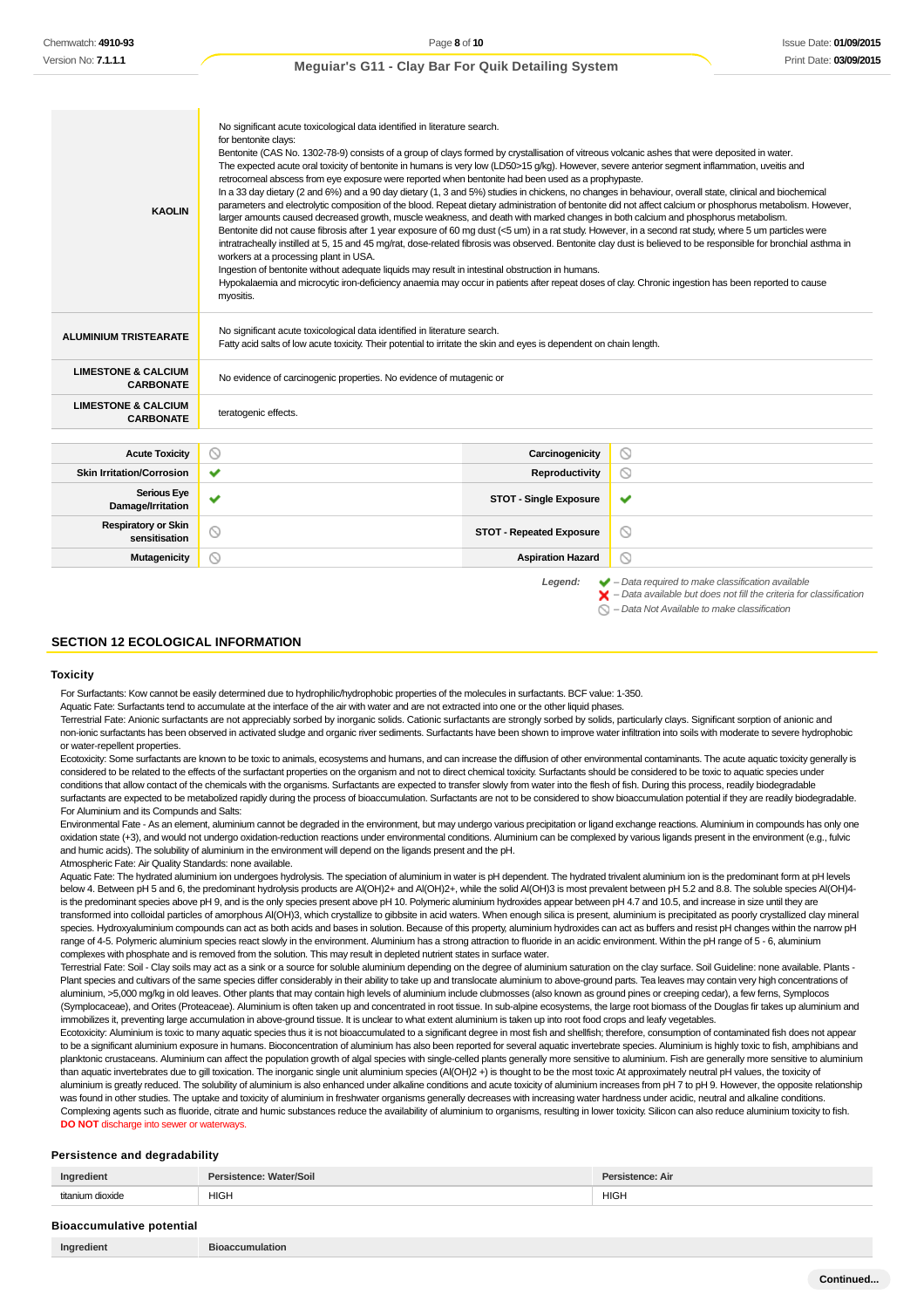Version No: **7.1.1.1**

# **Meguiar's G11 - Clay Bar For Quik Detailing System**

| titanium dioxide | $LOW (BCF = 10)$     |
|------------------|----------------------|
| Mobility in soil |                      |
| Ingredient       | <b>Mobility</b>      |
| titanium dioxide | LOW (KOC = $23.74$ ) |
|                  |                      |

# **SECTION 13 DISPOSAL CONSIDERATIONS**

| Waste treatment methods                |                                                                                                                                                                                                                                                                                                                                                                                                                                                                                                                                                                                                                                                                                                                                                                                                                                                                                                                                                                                                                                                                                                                                                                                                                                                                                                                                                                                                                                                   |
|----------------------------------------|---------------------------------------------------------------------------------------------------------------------------------------------------------------------------------------------------------------------------------------------------------------------------------------------------------------------------------------------------------------------------------------------------------------------------------------------------------------------------------------------------------------------------------------------------------------------------------------------------------------------------------------------------------------------------------------------------------------------------------------------------------------------------------------------------------------------------------------------------------------------------------------------------------------------------------------------------------------------------------------------------------------------------------------------------------------------------------------------------------------------------------------------------------------------------------------------------------------------------------------------------------------------------------------------------------------------------------------------------------------------------------------------------------------------------------------------------|
| <b>Product / Packaging</b><br>disposal | Legislation addressing waste disposal requirements may differ by country, state and/ or territory. Each user must refer to laws operating in their area. In some<br>areas, certain wastes must be tracked.<br>A Hierarchy of Controls seems to be common - the user should investigate:<br>$\blacktriangleright$ Reduction<br>$\triangleright$ Reuse<br>$\triangleright$ Recycling<br>Disposal (if all else fails)<br>This material may be recycled if unused, or if it has not been contaminated so as to make it unsuitable for its intended use. Shelf life considerations should also<br>be applied in making decisions of this type. Note that properties of a material may change in use, and recycling or reuse may not always be appropriate. In most<br>instances the supplier of the material should be consulted.<br>• DO NOT allow wash water from cleaning or process equipment to enter drains.<br>It may be necessary to collect all wash water for treatment before disposal.<br>In all cases disposal to sewer may be subject to local laws and regulations and these should be considered first.<br>• Where in doubt contact the responsible authority.<br>► Recycle wherever possible or consult manufacturer for recycling options.<br>Consult State Land Waste Management Authority for disposal.<br>▶ Bury residue in an authorised landfill.<br>▶ Recycle containers if possible, or dispose of in an authorised landfill. |

# **SECTION 14 TRANSPORT INFORMATION**

### **Labels Required**

| Marino<br>the contract of the contract of the | <b>NO</b><br>$\sim$  |
|-----------------------------------------------|----------------------|
|                                               | ساد<br>nhl<br>w<br>. |

# **Land transport (ADG): NOT REGULATED FOR TRANSPORT OF DANGEROUS GOODS**

# **Air transport (ICAO-IATA / DGR): NOT REGULATED FOR TRANSPORT OF DANGEROUS GOODS**

#### **Sea transport (IMDG-Code / GGVSee): NOT REGULATED FOR TRANSPORT OF DANGEROUS GOODS**

# **Transport in bulk according to Annex II of MARPOL 73 / 78 and the IBC code**

| Source                                                                                | Ingredient       | <b>Pollution Category</b> |
|---------------------------------------------------------------------------------------|------------------|---------------------------|
| IMO MARPOL 73/78 (Annex<br>II) - List of Noxious Liquid<br>Substances Carried in Bulk | titanium dioxide | <u>.</u>                  |

# **SECTION 15 REGULATORY INFORMATION**

China - IECSC Y

#### **Safety, health and environmental regulations / legislation specific for the substance or mixture**

| LIMESTONE(1317-65-3) IS FOUND ON THE FOLLOWING REGULATORY LISTS            |                                                    |                                                                                                  |  |  |
|----------------------------------------------------------------------------|----------------------------------------------------|--------------------------------------------------------------------------------------------------|--|--|
| Australia Exposure Standards                                               |                                                    | Australia Inventory of Chemical Substances (AICS)                                                |  |  |
| TITANIUM DIOXIDE(13463-67-7) IS FOUND ON THE FOLLOWING REGULATORY LISTS    |                                                    |                                                                                                  |  |  |
| Australia Exposure Standards                                               |                                                    | International Agency for Research on Cancer (IARC) - Agents Classified by the IARC<br>Monographs |  |  |
| Australia Inventory of Chemical Substances (AICS)                          |                                                    |                                                                                                  |  |  |
| MAGNESIUM OXIDE(1309-48-4) IS FOUND ON THE FOLLOWING REGULATORY LISTS      |                                                    |                                                                                                  |  |  |
| Australia Exposure Standards                                               |                                                    | Australia Inventory of Chemical Substances (AICS)                                                |  |  |
| Australia Hazardous Substances Information System - Consolidated Lists     |                                                    |                                                                                                  |  |  |
| CALCIUM CARBONATE(471-34-1) IS FOUND ON THE FOLLOWING REGULATORY LISTS     |                                                    |                                                                                                  |  |  |
| Australia Exposure Standards                                               |                                                    | Australia Inventory of Chemical Substances (AICS)                                                |  |  |
| KAOLIN(1332-58-7) IS FOUND ON THE FOLLOWING REGULATORY LISTS               |                                                    |                                                                                                  |  |  |
| Australia Exposure Standards                                               |                                                    | Australia Inventory of Chemical Substances (AICS)                                                |  |  |
| ALUMINIUM TRISTEARATE(637-12-7) IS FOUND ON THE FOLLOWING REGULATORY LISTS |                                                    |                                                                                                  |  |  |
| Australia Exposure Standards                                               |                                                    | Australia Inventory of Chemical Substances (AICS)                                                |  |  |
|                                                                            |                                                    |                                                                                                  |  |  |
| <b>National Inventory</b>                                                  | <b>Status</b>                                      |                                                                                                  |  |  |
| Australia - AICS                                                           | Y                                                  |                                                                                                  |  |  |
| Canada - DSL                                                               | Y                                                  |                                                                                                  |  |  |
| Canada - NDSL                                                              | N (kaolin; magnesium oxide; aluminium tristearate) |                                                                                                  |  |  |